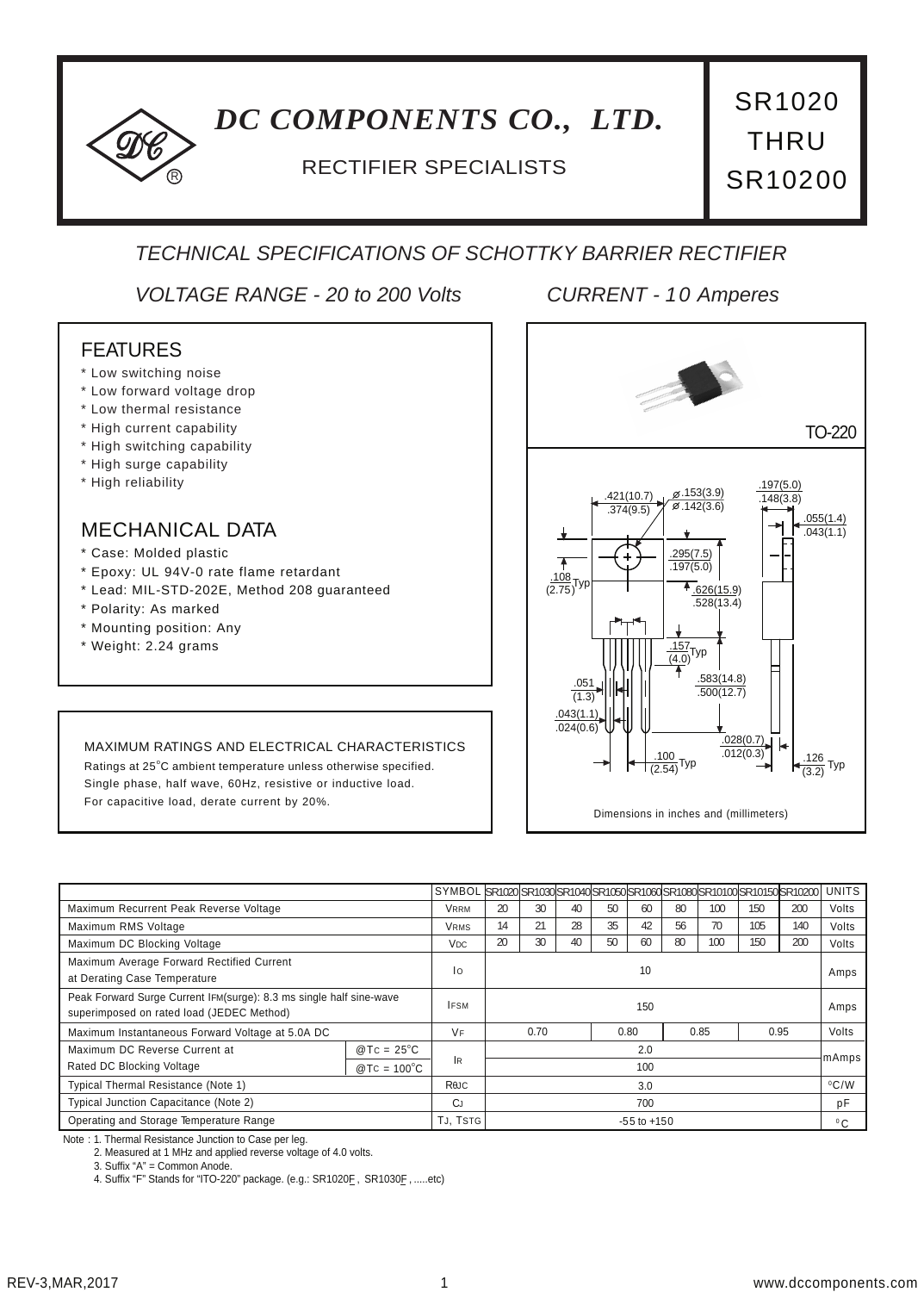# **RATING AND CHARACTERISTIC CURVES (SR1020 THRU SR10200)**

FIG. 1 - TYPIICAL FORWARD CURRENT DERATING CURVE



FIG. 3 - MAXIMUM NON-REPETITIVE FORWARD SURGE CURRENT



#### FIG. 4 - TYPICAL JUNCTION CAPACITANCE





FIG. 2 - TYPIICAL REVERSE CHARACTERISTICS